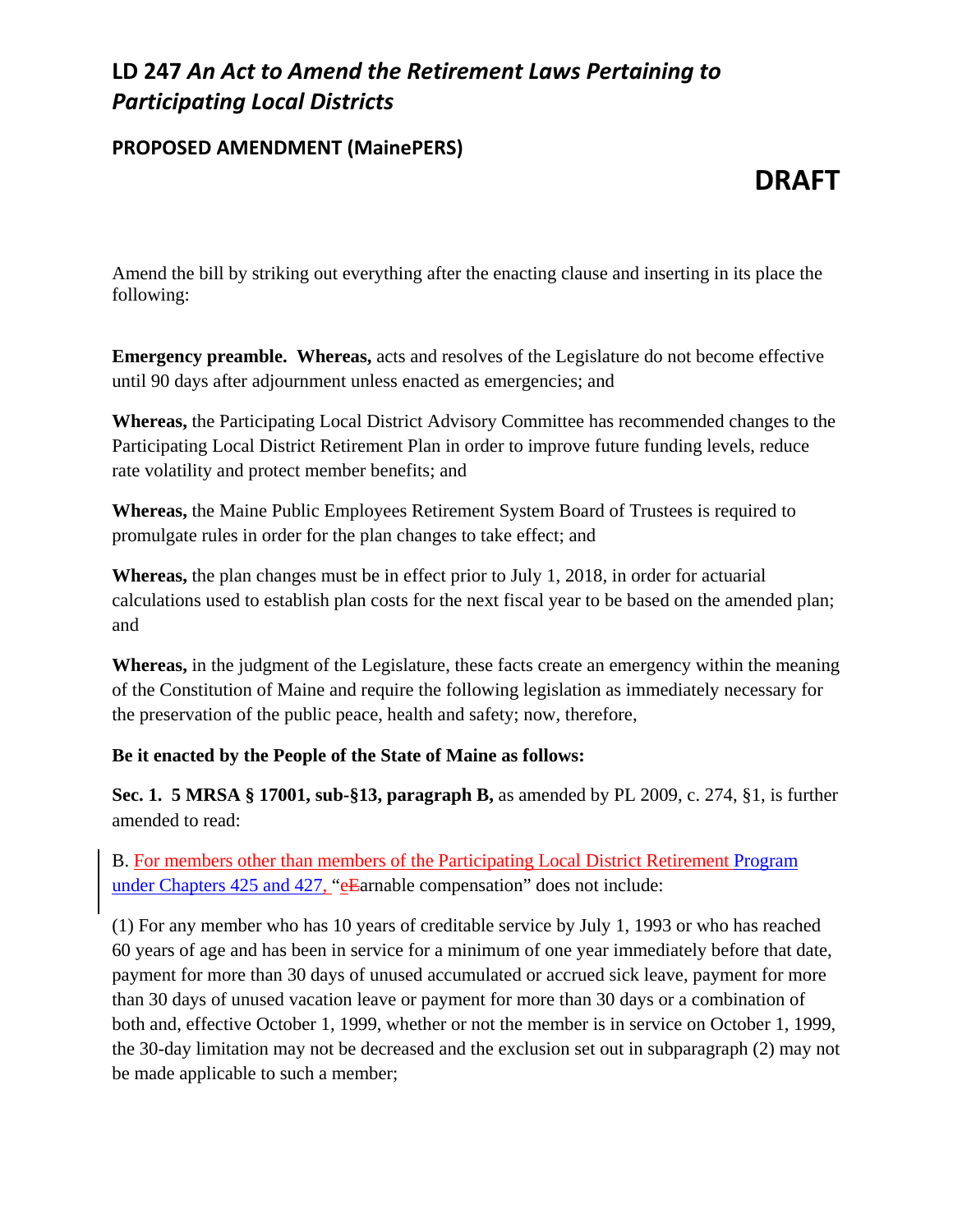(2) For any member who is not covered by subparagraph (1), payment for any unused accumulated or accrued sick leave or payment for any unused vacation leave;

(3) Any other payment that is not compensation for actual services rendered or that is not paid at the time the actual services are rendered; or

(4) Teacher recognition grants paid pursuant to Title 20-A, section 13503-A.

A payment for unused sick leave or unused vacation leave may not be included as part of earnable compensation unless it is paid upon the member's last termination before the member applies for retirement benefits.

**Sec. 2. 5 MRSA § 17001, sub-§13, paragraph B-1,** is enacted to read:

B-1. The plan provisions adopted pursuant to section 18801 shall contain any exclusion from "earnable compensation" for members of the Participating Local District Consolidated Retirement Plan.

**Sec. 3. 5 MRSA § 18252, sub-§6,** as repealed and replaced by PL 2009, c. 415, Pt. A, §5, is amended to read:

**6**. **Restoration to service.** Except as provided in section 18457-A, Iif any person who is the recipient of a service retirement benefit is covered by the United States Social Security Act upon being restored to service, continuation of that person's benefit is governed by the following.

A. The person may elect to have the service retirement benefit continued during the period of time the person is restored to service and the person may not accumulate any additional service credits.

B. The person may elect to have the service retirement benefit terminated, again become a member of the Participating Local District Retirement Program and begin contributing at the current rate.

(1) The person is entitled to accumulate additional service credits during the period of time the person is restored to service.

(2) When the person again retires, the person is entitled to receive benefits computed on the person's entire creditable service and in accordance with the law in effect at the time.

C. Upon being restored to service, the person must elect to have benefits either continued or terminated. If written notification of the person's election is not received by the executive director within 60 days of restoration to service, the person is deemed to have elected the provisions of paragraph A. The election, regardless of how it is made, is irrevocable during the period of restoration to service.

**Sec. 4. 5 MRSA § 18302, sub-§3,** is enacted to read: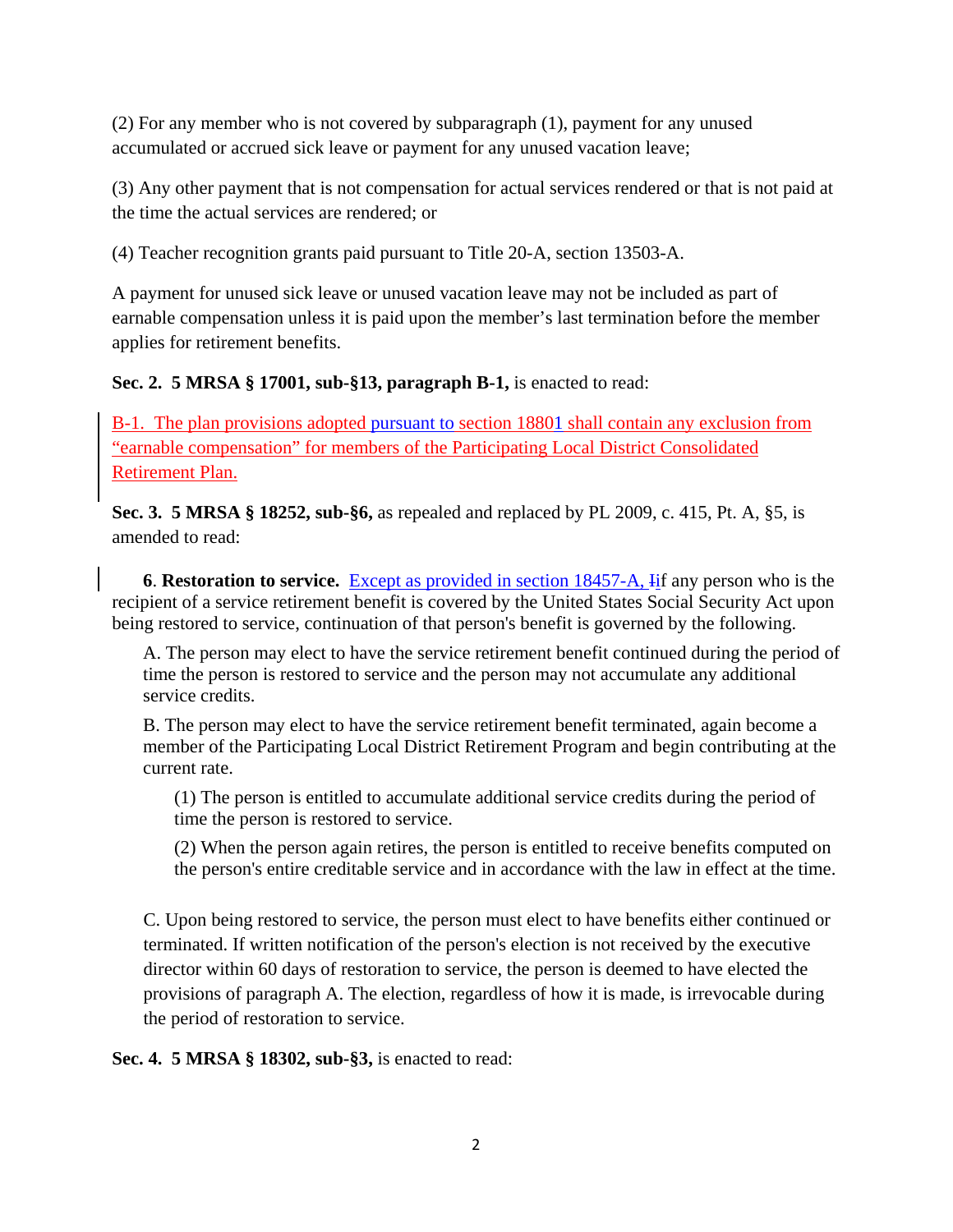**3. Employer contributions to Participating Local District Consolidated Retirement Plan.** The board may establish by rule the rate at which employers who participate in the consolidated plan described in chapter 427 contribute to that plan. Rules established pursuant to this subsection are routine technical rules pursuant to chapter 375, subchapter 2-A.

**Sec. 5. 5 MRSA § 18356, sub-§4,** is enacted to read:

4. The plan provisions adopted pursuant to section 18801 shall govern any service credit for unused accrued or accumulated sick leave or unused vacation leave for members of the Participating Local District Consolidated Retirement Plan.

**Sec. 6. 5 MRSA § 18407, sub-§7,** as amended by PL 2013, c. 588, Pt. E, §3, is further amended to read:

**7. Determination of adjustment for participating local districts covered by chapter 427**. The plan provisions adopted pursuant to section 18801 shall govern any cost-of-living adjustment is determined as follows.

A. Prior to July 1, 2014, the determination of cost-of-living adjustments for retirees from participating local districts covered by chapter 427 is governed by subsection 4.

B. Except as provided in paragraph C, whenever there is a percentage increase in the Consumer Price Index from July 1st to June 30th, the board shall automatically make an equal percentage increase in retirement benefits, beginning in September, up to a maximum annual increase of 3%.

C. If there is a percentage decrease in the Consumer Price Index from July 1st to June 30th, the board shall set the percentage change at 0% for that September. The adjustment for the following year must be set based on the actuarially compounded Consumer Price Index for both years in a cost-neutral manner. If the Consumer Price Index in the subsequent year or years is not sufficient to allow for the adjustment to be cost-neutral for the 2 years, the adjustment needed for the cost-neutrality must continue to be applied to following years until such time as the costneutrality requirement is met.

D. Whenever the annual percentage change in the Consumer Price Index from July 1st to June 30th exceeds 3%, the board shall make whatever adjustments in the retirement benefits are necessary to reflect an annual increase of 3% and shall report that adjustment and the actual increase in the Consumer Price Index to the Legislature by February 1st of the following year.

E. Notwithstanding any other provision of this section, the amount of annual retirement benefit otherwise payable under this Part may not be less than the retired member received on the effective date of retirement or on July 1, 1977, whichever amount is greater.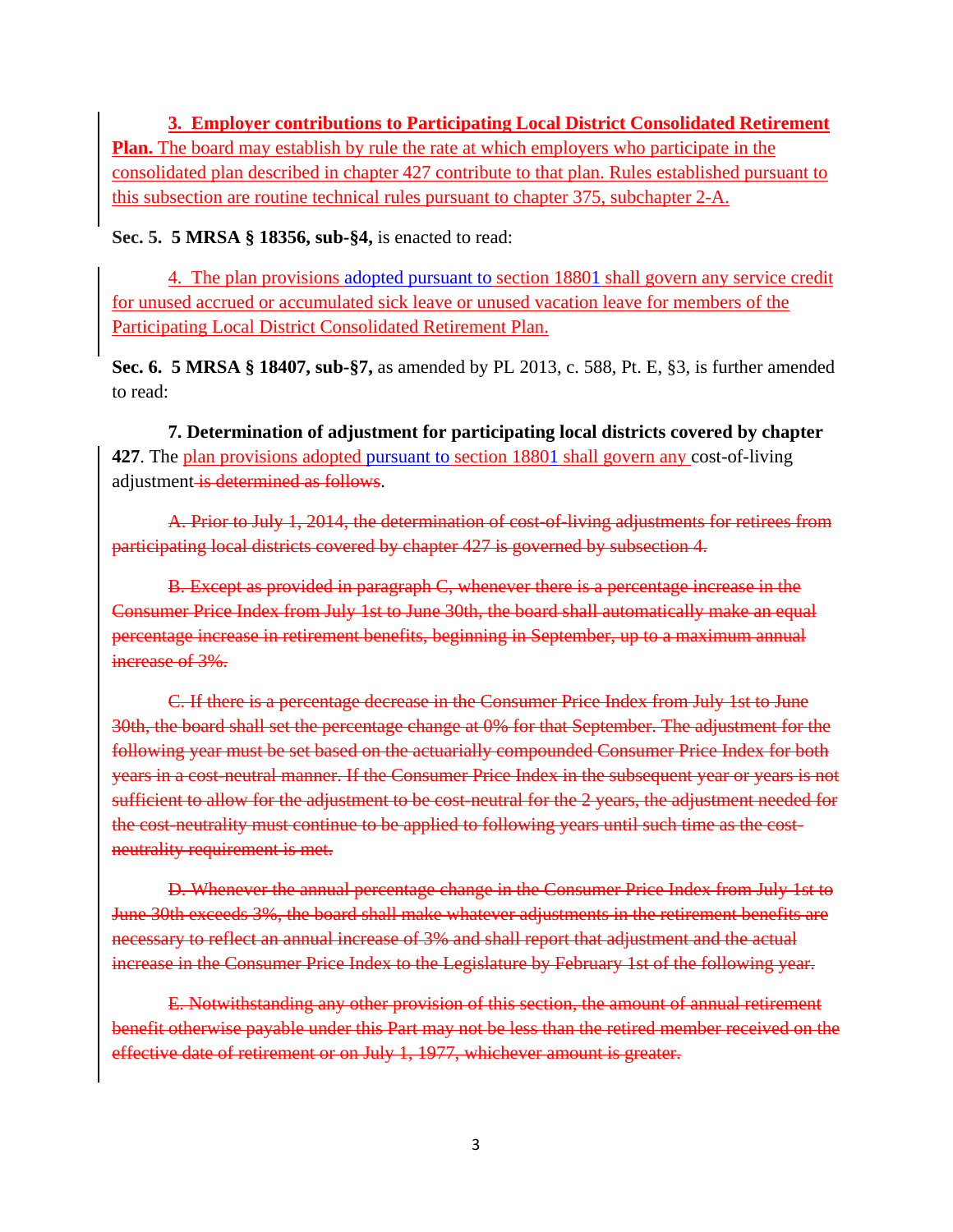**8. Eligibility.** Cost-of-living adjustments under subsection 7 must be applied to the retirement benefits of retirees as follows.

A. For retirees who retire prior to September 1, 2015, a cost-of-living adjustment is applied if the retiree has been retired for at least 6 months before the date that the adjustment becomes payable.

B. For retirees who retire on or after September 1, 2015, a cost-of-living adjustment is applied if the retiree has been retired for at least 12 months before the date that the adjustment becomes payable.

C. A beneficiary of a deceased retiree or member is eligible for the cost-of-living adjustment at the same time the deceased retiree or member would have become eligible.

**Sec. 7. 5 MRSA § 18452, sub-§3,** as amended by PL 2013, c. 391, §11, is further amended to read:

**3. Member with creditable service of 25 years or more.** The amount of the service retirement benefit for members qualified under section 18451, subsection 3 is computed in accordance with subsection 1, except that:

A. The amount arrived at under subsection 1 is reduced by applying to that amount the percentage that a life annuity due at 60 years of age bears to the life annuity due at the age of retirement.

B. For the purpose of making the computation under paragraph A, the board-approved tables of annuities in effect at the date of the member's retirement is used.

The amount of the service retirement benefit for members qualified under section 18451- A, subsection 2, paragraph  $\epsilon$  is computed in accordance with subsection 1, except that the any benefit reduction for retiring prior to age 60 for members qualified under section 18451-A, subsection 1 or prior to age 65 for members qualified under section 18451-A, subsection 2 shall be contained in the plan provisions adopted pursuant to section 18801<del> is reduced by 6% for each</del> year that the member's age precedes 65 years of age that provide for the payment of the full actuarial cost of retiring prior to age 60 or 65, as applicable.

**Sec. 8. 5 MRSA § 18457-A,** is enacted to read:

#### **§ 18457-A. Restoration to Service**

The plan provisions adopted pursuant to section 18801 shall govern the return of a retiree to employment by an employer participating in the Participating Local District Consolidated Retirement Plan.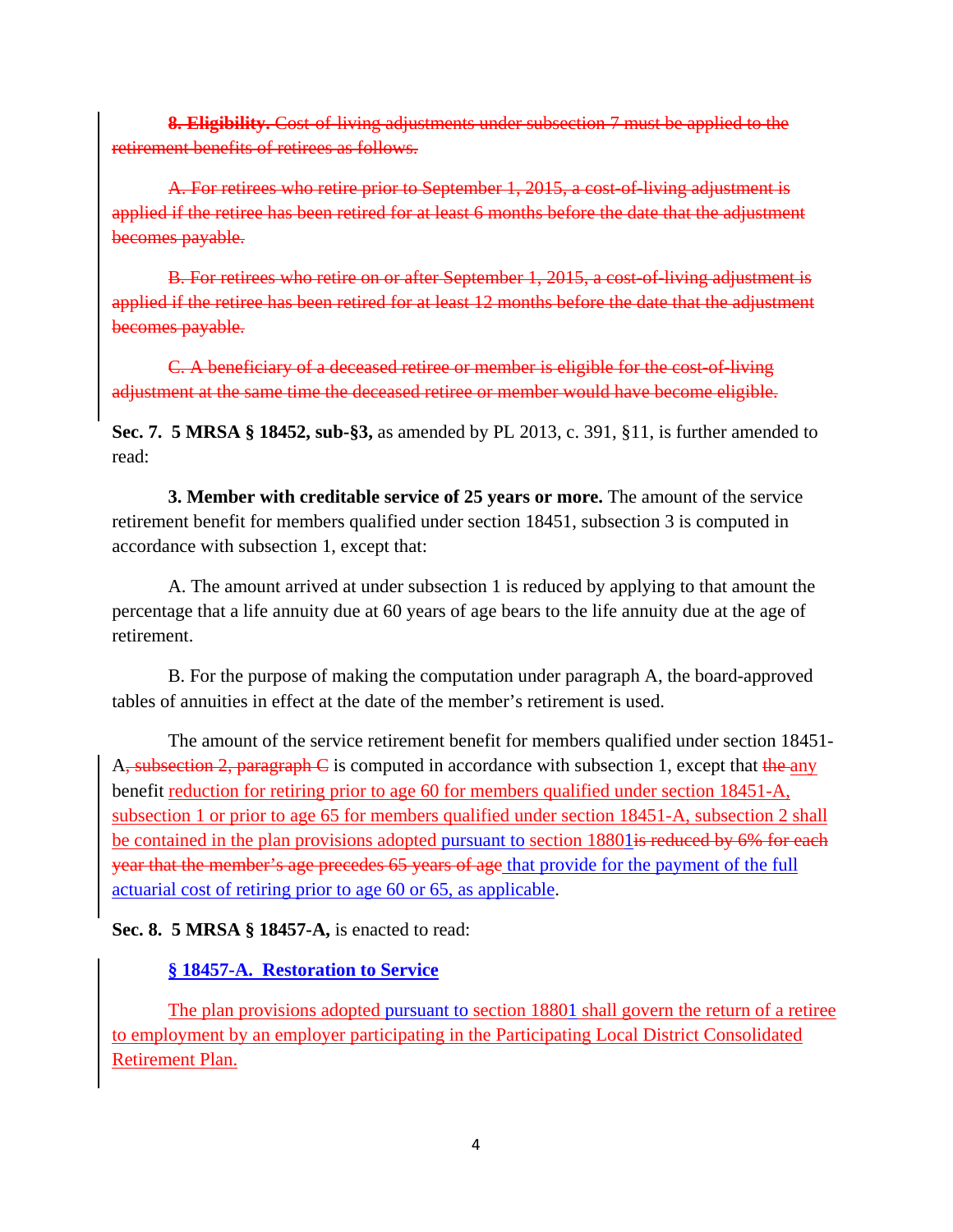**Sec. 9. 5 MRSA § 18801,** as repealed and replaced by PL 2009, c. 474, §44, is further amended to read:

#### **§ 18801. Plan**

There is established the Participating Local District Consolidated Retirement Plan as a governmental qualified defined benefit plan pursuant to Sections 401(a) and 414(d) of the Internal Revenue Code and such other provisions of the Internal Revenue Code and United States Treasury regulations and other guidance as are applicable, which has the powers and privileges of a corporation. The purpose of the Participating Local District Consolidated Retirement Plan is to provide retirement allowances and other benefits under this chapter for employees of participating local districts that contract with the retirement system in accordance with section 18804. The board shall establish by rule the plan provisions of the Participating Local District Consolidated Retirement Plan in accordance with section 18804. Rules established pursuant to this chapter are routine technical rules pursuant to chapter 375, subchapter 2-A.

**Sec. 10. 5 MRSA § 18801, sub-§3,** as enacted by PL 1989, c. 811, §3, is amended to read:

**3**. **No reduction of benefits.** The level of service retirement benefits for employees of participating local districts that adopt the plan may not be reduced with relation to either benefits based upon service before adoption of the plan or benefits based upon service after adoption of the plan. The term "level of service retirement benefits" as used in this subsection means the service credit accrual rate, the number of years included in the definition of "average final compensation," the age and creditable service requirements for receiving an unreduced benefit, and the basic benefit formula of years of creditable service multiplied by the accrual rate and average final compensation.

#### **Sec. 11. 5 MRSA § 18804, sub-§7,** is enacted to read:

**7. Withdrawal from participation.** The plan provisions adopted pursuant to section 18801 shall govern withdrawal of a local district from participation in the plan and shall include withdrawal liability payments by the local district of amounts calculated in an actuarially sound manner and appropriate to protect the funding of the plan and treat members, the withdrawing local district, and non-withdrawing local districts fairly.

#### **SUMMARY**

This amendment replaces the bill. The amendment clarifies the rulemaking authority of the board of trustees of the Maine Public Employees Retirement System to implement changes to the Participating Local District Consolidated Retirement Plan. These changes are based on the recommendations of the Participating Local District Advisory Committee, which is authorized